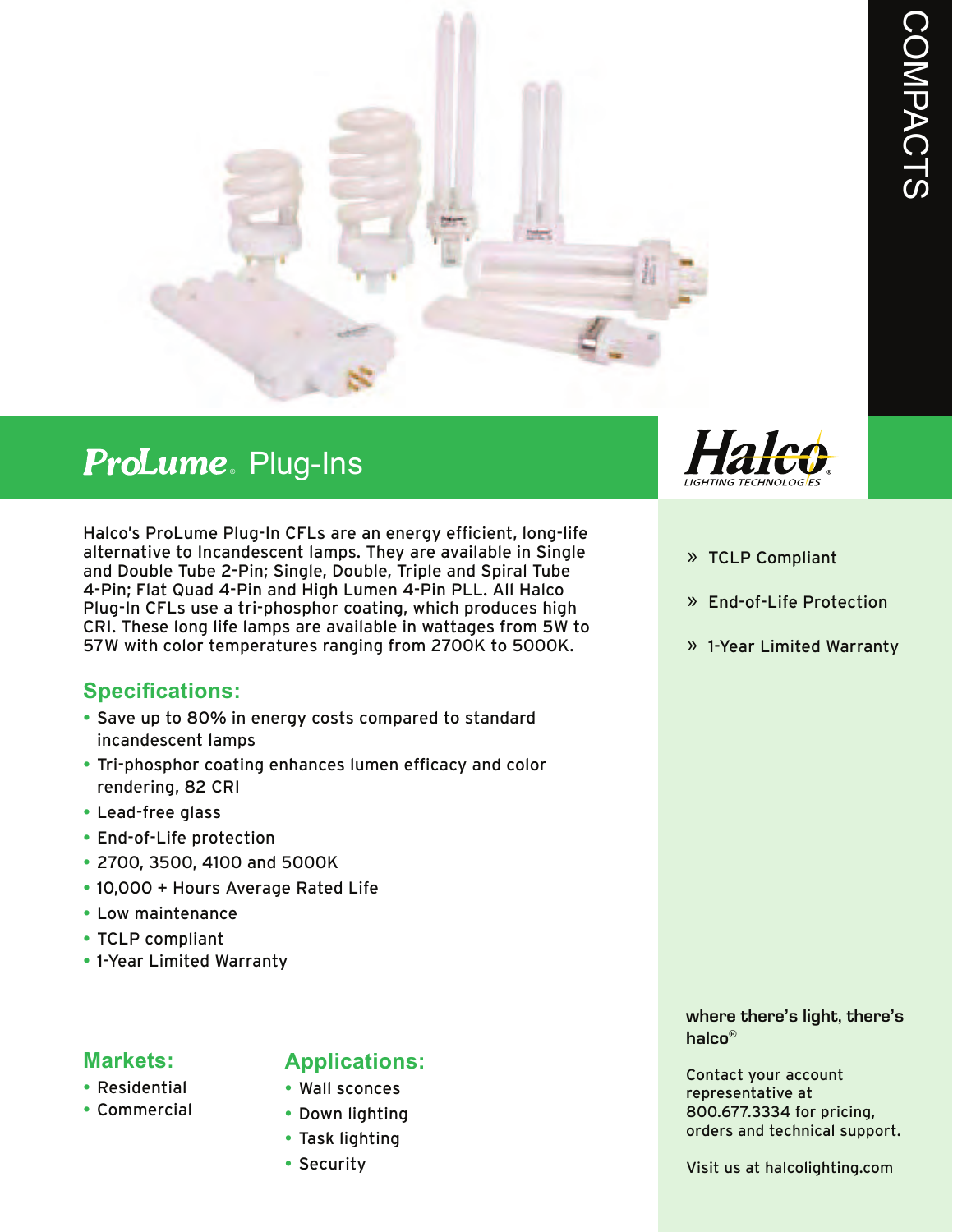## Plug-Ins ®

Catalog Number: \_\_\_\_\_\_\_\_\_\_\_\_\_\_\_\_\_\_\_\_\_\_\_\_\_\_\_\_\_\_\_\_\_\_\_\_\_\_ Type: \_\_\_\_\_\_\_\_\_\_\_ Project: Comments: \_\_\_\_\_\_\_\_\_\_\_\_\_\_\_\_\_\_\_\_\_\_\_\_\_\_\_\_\_\_\_\_\_\_\_\_\_\_ Date: \_\_\_\_\_\_\_\_\_\_\_ Prepared By:

### **2Drdering Information**

| Watt                      | Base                                 | Product<br>#     | <b>Product Code</b>              | Description                 | Pkg.<br>Qty. | Color<br>Temp. | CRI      | Initial<br>Lumens | Mean<br>Lumens | Avg<br>Rated<br>Life | MOL<br>(inc)   |
|---------------------------|--------------------------------------|------------------|----------------------------------|-----------------------------|--------------|----------------|----------|-------------------|----------------|----------------------|----------------|
| Single Tube 2-Pin<br>T4   |                                      |                  |                                  |                             |              |                |          |                   |                |                      |                |
| 5 WATT                    | G23                                  | 109100           | <b>PL5S/27/ECO</b>               | <b>Warm White</b>           | 1/50         | 2700           | 82       | 250               | 210            | 12000                | 4.25"          |
| 5 WATT                    | G23                                  | 109102           | <b>PL5S/41/ECO</b>               | Cool White                  | 1/50         | 4100           | 82       | 250               | 210            | 12000                | 4.25"          |
| 7 WATT                    | G23                                  | 109106           | <b>PL7S/27/ECO</b>               | Warm White                  | 1/50         | 2700           | 82       | 400               | 335            | 12000                | 5.43''         |
| 7 WATT                    | G23                                  | 109107           | PL7S/35/ECO                      | <b>White</b>                | 1/50         | 3500           | 82       | 400               | 335            | 12000                | 5.43''         |
| 7 WATT                    | G23                                  | 109108           | PL7S/41/ECO                      | Cool White                  | 1/50         | 4100           | 82       | 400               | 335            | 12000                | 5.43''         |
| 9 WATT                    | G23                                  | 109112           | <b>PL9S/27/ECO</b>               | Warm White                  | 1/50         | 2700           | 82       | 600               | 505            | 12000                | 6.61''         |
| 9 WATT                    | G23                                  | 109144           | PL9S/35/ECO                      | <b>White</b>                | 1/50         | 3500           | 82       | 600               | 505            | 12000                | 6.61''         |
| 9 WATT                    | G23                                  | 109116           | <b>PL9S/41/ECO</b>               | Cool White                  | 1/50         | 4100           | 82       | 600               | 505            | 12000                | 6.61"          |
| 9 WATT                    | G23                                  | 109118           | PL9S/50/ECO                      | Natural White               | 1/50         | 5000           | 82       | 600               | 505            | 12000                | 6.61''         |
| 13 WATT                   | GX23                                 | 109126           | PL13S/27/ECO                     | <b>Warm White</b>           | 1/50         | 2700           | 82       | 825               | 695            | 12000                | 7.20"          |
| 13 WATT                   | GX23                                 | 109128           | PL13S/35/ECO                     | <b>White</b>                | 1/50         | 3500           | 82       | 825               | 695            | 12000                | 7.20"          |
| 13 WATT                   | GX23                                 | 109130           | PL13S/41/ECO                     | Cool White                  | 1/50         | 4100           | 82       | 825               | 695            | 12000                | 7.20"          |
| 13 WATT                   | GX23<br>Single Tube 4-Pin Electronic | 109132           | PL13S/50/ECO                     | Natural White               | 1/50         | 5000           | 82       | 825               | 695            | 12000                | 7.20"          |
| T4<br>13 WATT<br>13 WATT  | <b>2GX7</b><br><b>2GX7</b>           | 109134<br>109136 | PL13S/E/27/ECO<br>PL13S/E/35/ECO | Warm White EOL<br>White EOL | 1/50<br>1/50 | 2700<br>3500   | 82<br>82 | 825<br>825        | 695<br>695     | 12000<br>12000       | 6.30"<br>6.30" |
| 13 WATT                   | <b>2GX7</b>                          | 109138           | PL13S/E/41/ECO                   | Cool White EOL              | 1/50         | 4100           | 82       | 825               | 695            | 12000                | 6.30"          |
| 13 WATT                   | <b>2GX7</b>                          | 109140           | PL13S/E/50/ECO                   | Natural White EOL           | 1/50         | 5000           | 82       | 825               | 695            | 12000                | 6.30"          |
| Double Tube 2-Pin<br>T4   |                                      |                  |                                  |                             |              |                |          |                   |                |                      |                |
| 9 WATT                    | $G23-2$                              | 109110           | <b>PL9D/27/ECO</b>               | Warm White                  | 1/50         | 2700           | 82       | 525               | 440            | 12000                | 4.25"          |
| 9 WATT                    | $G23-2$                              | 109120           | PL9D/41/ECO                      | Cool White                  | 1/50         | 4100           | 82       | 525               | 440            | 12000                | 4.25"          |
| 13 WATT                   | GX23-2                               | 109146           | PL13D/27/ECO                     | <b>Warm White</b>           | 1/50         | 2700           | 82       | 900               | 755            | 12000                | 4.65"          |
| 13 WATT                   | GX23-2                               | 109148           | PL13D/35/ECO                     | <b>White</b>                | 1/50         | 3500           | 82       | 900               | 755            | 12000                | 4.65"          |
| 13 WATT                   | GX23-2                               | 109150           | PL13D/41/ECO                     | Cool White                  | 1/50         | 4100           | 82       | 900               | 755            | 12000                | 4.65"          |
| 13 WATT                   | GX23-2                               | 109149           | PL13D/50/ECO                     | Natural White               | 1/50         | 5000           | 82       | 900               | 755            | 12000                | 4.65"          |
| 18 WATT                   | G24d-2                               | 109152           | PL18D/27/ECO                     | <b>Warm White</b>           | 1/50         | 2700           | 82       | 1200              | 1010           | 12000                | 6.02"          |
| 18 WATT                   | G24d-2                               | 109154           | PL18D/35/ECO                     | <b>White</b>                | 1/50         | 3500           | 82       | 1200              | 1010           | 12000                | 6.02"          |
| 18 WATT                   | G24d-2                               | 109156           | PL18D/41/ECO                     | Cool White                  | 1/50         | 4100           | 82       | 1200              | 1010           | 12000                | 6.02"          |
| 18 WATT                   | G24d-2                               | 109159           | PL18D/50/ECO                     | Natural White               | 1/50         | 5000           | 82       | 1200              | 1010           | 12000                | 6.02"          |
| T <sub>5</sub><br>22 WATT | GX32d-2                              | 109862           | PL22D/28                         | Warm White 15 mm Cluster    | 1/50         | 2800           | 82       | 1200              | 1010           | 10000                | 6.10"          |
| 22 WATT<br>T4             | GX32d-2                              | 109864           | PL22D/50                         | Natural White 15 mm Cluser  | 1/50         | 5000           | 82       | 1200              | 1010           | 10000                | 6.10"          |
| 26 WATT                   | G24d-3                               | 109158           | PL26D/27/ECO                     | <b>Warm White</b>           | 1/50         | 2700           | 82       | 1800              | 1515           | 12000                | 6.77"          |
| 26 WATT                   | G24d-3                               | 109160           | PL26D/35/ECO                     | <b>White</b>                | 1/50         | 3500           | 82       | 1800              | 1515           | 12000                | 6.77"          |
| 26 WATT                   | G24d-3                               | 109162           | PL26D/41/ECO                     | Cool White                  | 1/50         | 4100           | 82       | 1800              | 1515           | 12000                | 6.77"          |
| 26 WATT<br>T <sub>5</sub> | $G24d-3$                             | 109163           | PL26D/50/ECO                     | Natural White               | 1/50         | 5000           | 82       | 1800              | 1515           | 12000                | 6.77"          |
| 28 WATT                   | GX32d-3                              | 109870           | PL28D/28                         | Warm White 15 mm Cluster    | 1/50         | 2800           | 82       | 1800              | 1515           | 10000                | 6.70"          |
| 28 WATT GX32d-3           | Double Tube 4-Pin Electronic         | 109868           | PL28D/50                         | Natural White 15 mm Cluster | 1/50         | 5000           | 82       | 1800              | 1515           | 10000                | 6.70"          |
| Τ4<br>13 WATT             | G24q-1                               | 109037           | PL13D/E/27/ECO                   | Warm White EOL              | 1/50         | 2700           | 82       | 900               | 755            | 15000                | 5.16"          |
| 13 WATT                   | $G24q-1$                             | 109035           | PL13D/E/30/ECO                   | Soft White EOL              | 1/50         | 3000           | 82       | 900               | 755            | 15000                | 5.16"          |
| 13 WATT                   | $G24q-1$                             | 109038           | PL13D/E/35/ECO                   | White EOL                   | 1/50         | 3500           | 82       | 900               | 755            | 15000                | 5.16"          |
| 13 WATT                   | $G24q-1$                             | 109039           | PL13D/E/41/ECO                   | Cool White EOL              | 1/50         | 4100           | 82       | 900               | 755            | 15000                | 5.16"          |
| 13 WATT                   | $G24q-1$                             | 109122           | PL13D/E/50/ECO                   | Natural White EOL           | 1/50         | 5000           | 82       | 900               | 755            | 15000                | 5.16"          |
| 18 WATT                   | G24q-2                               | 109010           | PL18D/E/27/ECO                   | Warm White EOL              | 1/50         | 2700           | 82       | 1200              | 1010           | 15000                | 5.75"          |
| 18 WATT                   | $G24q-2$                             | 109012           | PL18D/E/35/ECO                   | White EOL                   | 1/50         | 3500           | 82       | 1200              | 1010           | 15000                | 5.75''         |
| 18 WATT                   | G24q-2                               | 109013           | PL18D/E/41/ECO                   | Cool White EOL              | 1/50         | 4100           | 82       | 1200              | 1010           | 15000                | 5.75''         |
| 18 WATT                   | G24q-2                               | 109074           | PL18D/E/50/ECO                   | Natural White EOL           | 1/50         | 5000           | 82       | 1200              | 1010           | 15000                | 5.75''         |
| 26 WATT                   | $G24q-3$                             | 109090           | PL26D/E/27/ECO                   | Warm White EOL              | 1/50         | 2700           | 82       | 1800              | 1515           | 15000                | 6.48"          |
| 26 WATT                   | $G24q-3$                             | 109092           | PL26D/E/35/ECO                   | White EOL                   | 1/50         | 3500           | 82       | 1800              | 1515           | 15000                | 6.48"          |
| 26 WATT                   | $G24q-3$                             | 109094           | PL26D/E/41/ECO                   | Cool White EOL              | 1/50         | 4100           | 82       | 1800              | 1515           | 15000                | 6.48"          |
| 26 WATT                   | $G24q-3$                             | 109096           | PL26D/E/50/ECO                   | Natural White EOL           | 1/50         | 5000           | 82       | 1800              | 1515           | 15000                | 6.48"          |